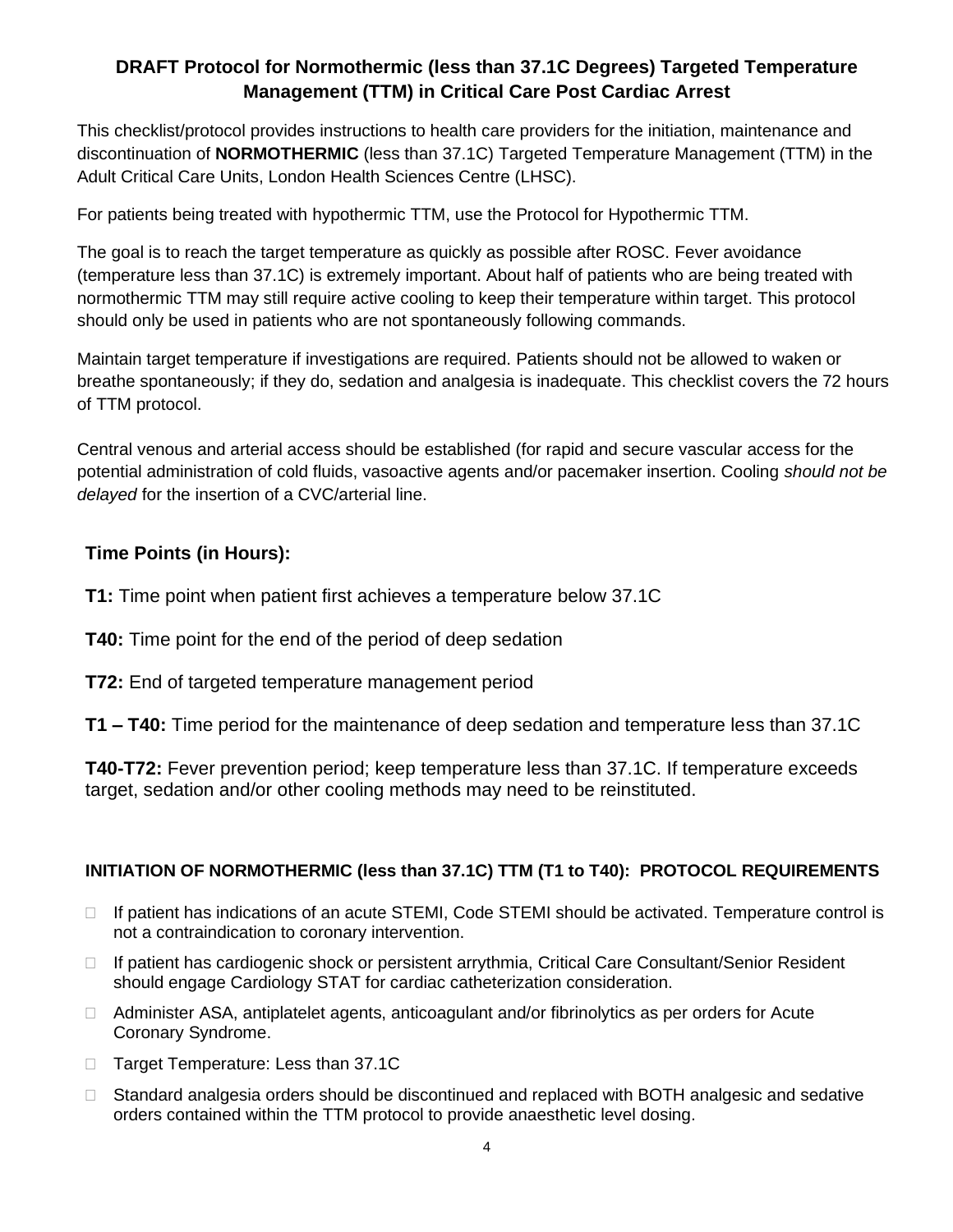## **DOCUMENT WARMING AND COOLING INTERVENTIONS**

Document when warming and cooling stop and start. In the comments, identify strategy used (e.g., cold saline, cooling/warming blanket, acetaminophen initiated, NMB).

| Adult ICU System Assessment                                                                                                                                                                                                                                 | <b>Last 72 Hours</b>                                                                                                                |          |  |                                 |              |  |                                     |                          |                          |  |            |  |  |                         |                    |  |
|-------------------------------------------------------------------------------------------------------------------------------------------------------------------------------------------------------------------------------------------------------------|-------------------------------------------------------------------------------------------------------------------------------------|----------|--|---------------------------------|--------------|--|-------------------------------------|--------------------------|--------------------------|--|------------|--|--|-------------------------|--------------------|--|
| Adult ICU Quick View<br>Adult ICU Lines - Devices                                                                                                                                                                                                           | v Critical High Low Abnormal DUnauth DRag<br>Find Item                                                                              |          |  |                                 |              |  |                                     | ○And ● Or                |                          |  |            |  |  |                         |                    |  |
| Venipuncture/Capillary<br>Ľ<br>Percheral Ns<br>Central Line/Venous Access Device                                                                                                                                                                            | Result<br>Comments                                                                                                                  | Rag Date |  |                                 | Performed By |  |                                     |                          |                          |  |            |  |  |                         |                    |  |
| Aterial Line Insertion/Care/Removal<br>PA Line Insertion, Care, Removal<br>Subcutaneous Line Inset/Care/Removal<br>Gastrointestinal Tubes<br>∕ا،<br>Surgical Drains<br>$\overline{\phantom{a}}$<br>Uinary Catheler/Urinary Device<br>Overt Tube Information | <b>Warming and Cooling Measures</b>                                                                                                 | 11:39    |  | 2021/12/18<br>08:15 04:00 00:03 |              |  | 23:11 22:00 20:00 14:44 07:15 05:00 |                          |                          |  | 2021/12/17 |  |  | 04:00 03:00 02:00 00:00 | 2021/12 A<br>19:00 |  |
|                                                                                                                                                                                                                                                             | Warming Measures<br>O Warming Temperature Probe Location<br>DegC<br>O Warming Device Temperature Setting<br>Assess/Reassess Comment |          |  |                                 | Esophag      |  | $36 -$                              | Esophag Esophag<br>$-36$ | Warming Warming Warm bla |  |            |  |  |                         |                    |  |
| Cardac Rhyfn Device<br>Vertricular Assist Devices<br>V<br>Warning and Cooking Measures                                                                                                                                                                      |                                                                                                                                     |          |  |                                 | warming.     |  |                                     |                          |                          |  |            |  |  |                         |                    |  |

## **STEPS TO ACHIEVING NORMOTHERMIA**

- □ Notify RRT STAT to ensure full controlled ventilation is established. Switch humidifier to 32C (NIV mode) if patient temperature is greater than 36C or if patient is requiring other active cooling measures to maintain target temperature.
- □ Quickly perform a BRIEF baseline neurological assessment including GCS, pupils, corneal reflex, gag and cough, then PROMPTLY initiate sedation by bolus administration.
- $\Box$  Initiate continuous nasopharyngeal or esophageal temperature monitoring (probe insertion [instructions\)](about:blank) and document hourly. A bladder or pulmonary artery catheter can also be used for core temperature monitoring. Rectal temperature monitoring can be used temporarily but can be less accurate if stool is present. Monitor temperature continuously and document hourly until T72.
- $\Box$  Administer a liberal bolus dose of narcotic and sedative. If temperature is greater than 37C, **administer an initial 250 ml cold saline bolus immediately following narcotic and sedative administration.** Do not delay cooling until infusions are initiated.
- □ **Repeat 250 ml** cold normal saline bolus using 250 500 ml refrigerated bags (to ensure solution remains cold to end of infusion) to a maximum of 2000 ml if temperature remains greater than 37C.
- $\Box$  Repeat narcotic bolus and initiate infusions (start cooling as soon as first bolus dose is given); don't wait until infusion is started). Titrate narcotic and sedative infusions to ensure the following:
	- No response to a tap on the forehead
	- MAAS 0
	- CPOT 0
	- No respiratory effort

## **Patients should NOT be allowed to waken or trigger the ventilator during first 40 hours.**

- $\Box$  Once above criteria is maintained with narcotic and sedative infusions, administer a bolus dose of neuromuscular blocking agent if necessary for temperature management or ventilator control. Not all normothermia patients will require cold saline or neuromuscular blockage. Rocuronium is preferred (cost) as an infusion unless severe renal or hepatic impairment.
- $\Box$  Repeat neuromuscular blocking agent bolus and/or initiate an infusion if VAMAAS 0A and CPOT 0 *AND* patient is making respiratory effort/triggering ventilator, shivering or if target temperature remains above goal. Always treat with narcotic or sedative first to ensure anesthetic levels of sedation.
- $\Box$  If temperature is greater 37C, place cooling blanket over TOP surface of patient. Place a light sheet between the patient and blanket (no cooling blanket under patient (pressure injury risk) or directly in contact with skin (frost bite risk).
- □ Wrap arms and legs in a flannelette blanket to prevent shivering and frost-bite if cooling blanket is required.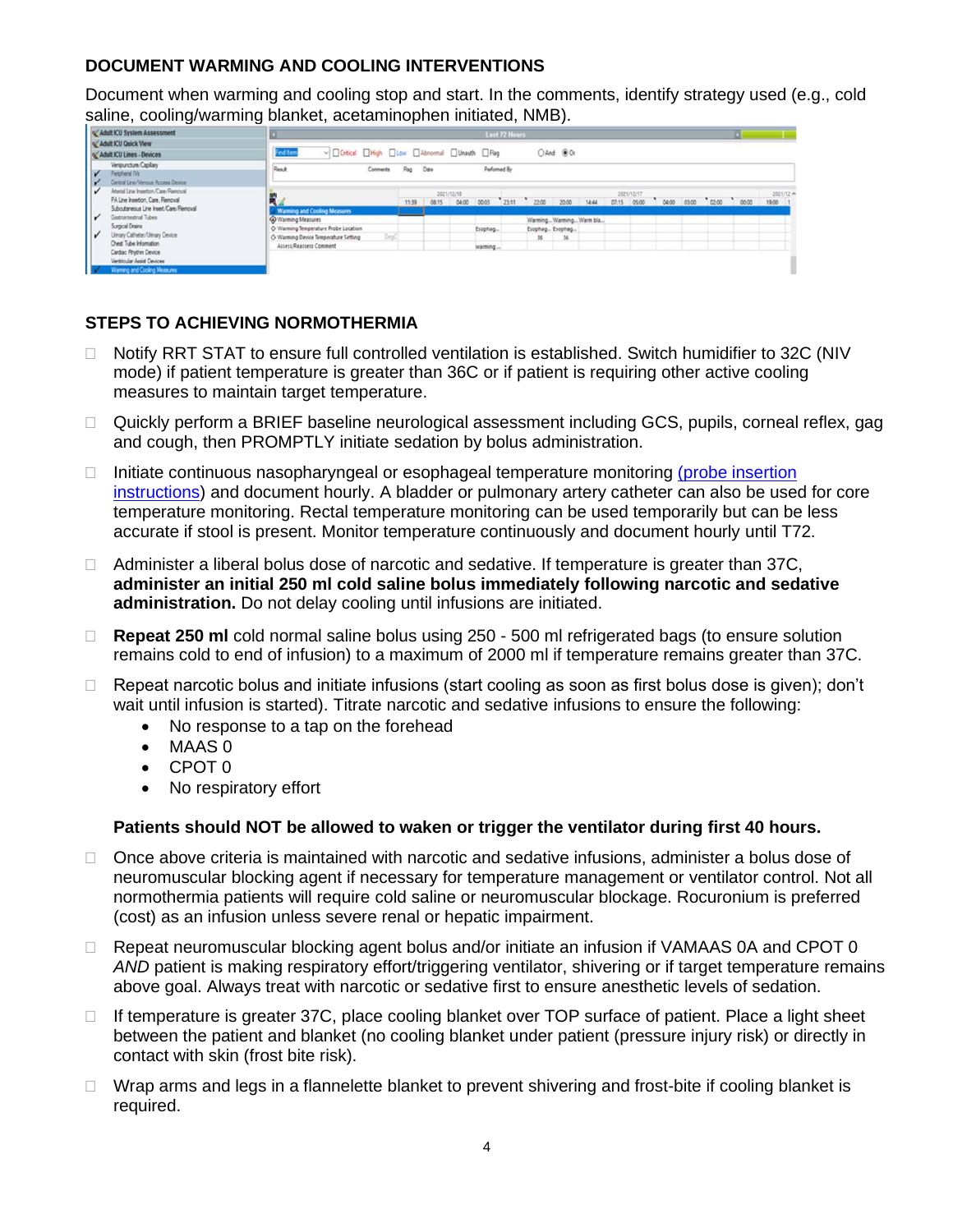- $\Box$  Add ice packs around neck, in axilla and groin if temperature remains greater than 37C.
- $\Box$  If patient is receiving CRRT, turn heater to off.
- $\Box$  Identify the time point when target temperature is first achieved. This will be T1.
- $\Box$  If patient's temperature is spontaneously below target, do not initiate active warming unless the temperature is less than 32C. Discontinue warming devices when temperature reaches 33C.
- $\Box$  If triggering on the ventilator is noted or patient shows any signs of responsiveness or movement, bolus the patient with additional narcotic and increase the maintenance infusions of sedatives until deep anaesthesia is achieved. Do not allow the patient to lighten during first 40 hours.
- □ Initiate **regular** dose acetaminophen (as soon as temperature reaches 36.5C and continue QID. Once started, continue for duration of protocol. If oral route is contraindicated, obtain an order for rectal administration.

### **SEIZURE MONITORING**

- $\Box$  Initiate CEEG (for all patients on normothermia protocol). Continue until T72, patient is awake or discontinued by provider (whichever comes first).
- □ Consult Neurocritical care (Monday to Friday) if seizure activity is suspected or myoclonus observed. Consult Neurology on evenings and weekends.
- $\Box$  Neurocritical care is able to view CEEG information from the central station from either campus. If you identify something concerning on the CEEG, identify the exact time of the event to help NCC isolate the CEEG finding in full disclosure.
- $\Box$  Although not 100% reliable, an SEF of less than 4 suggests that the patient is deeply sedated.
- $\Box$  The preferred treatment for myoclonus is valproate. Critical Care physicians may order the first dose but Neurology or Neurocritical care consultation is required for ongoing approval.
- $\Box$  Note that neuromuscular blocking agents are not anticonvulsants but they can mask detection of a motor seizure.

## **MONITORING, MAINTENANCE AND NURSING CARE**

- □ Send TSH for patients who are spontaneously hypothermic at admission.
- $\Box$  If it is difficult to maintain target temperature or there are any other signs/risk factors for possible sepsis, patient should be pan cultured.
- $\Box$  If a patient's temperature is spontaneously below 35C, do not actively re-warm unless temperature is less than 32C. Stop active rewarming when temperature reaches 33C.
- $\Box$  Review MAP target with provider (65 for most patients). To date, there has not been an optimum MAP target in the post-arrest patient.
- $\Box$  Ensure that ECG, electrical cords and/or pacemaker cables do not come in contact with wet linen
- $\Box$  Continue with routine turning and skin care. Monitor for myocardial irritability during position changes.
- $\Box$  Monitor closely for signs of pressure injury. Do not place cooling blanket under patient (increases pressure injury risk).
- □ For neurological vital signs, monitor pupils and CEEG changes only until T40, then resume full neuro assessment (pupils should respond when neuromuscular blocking agents are in use).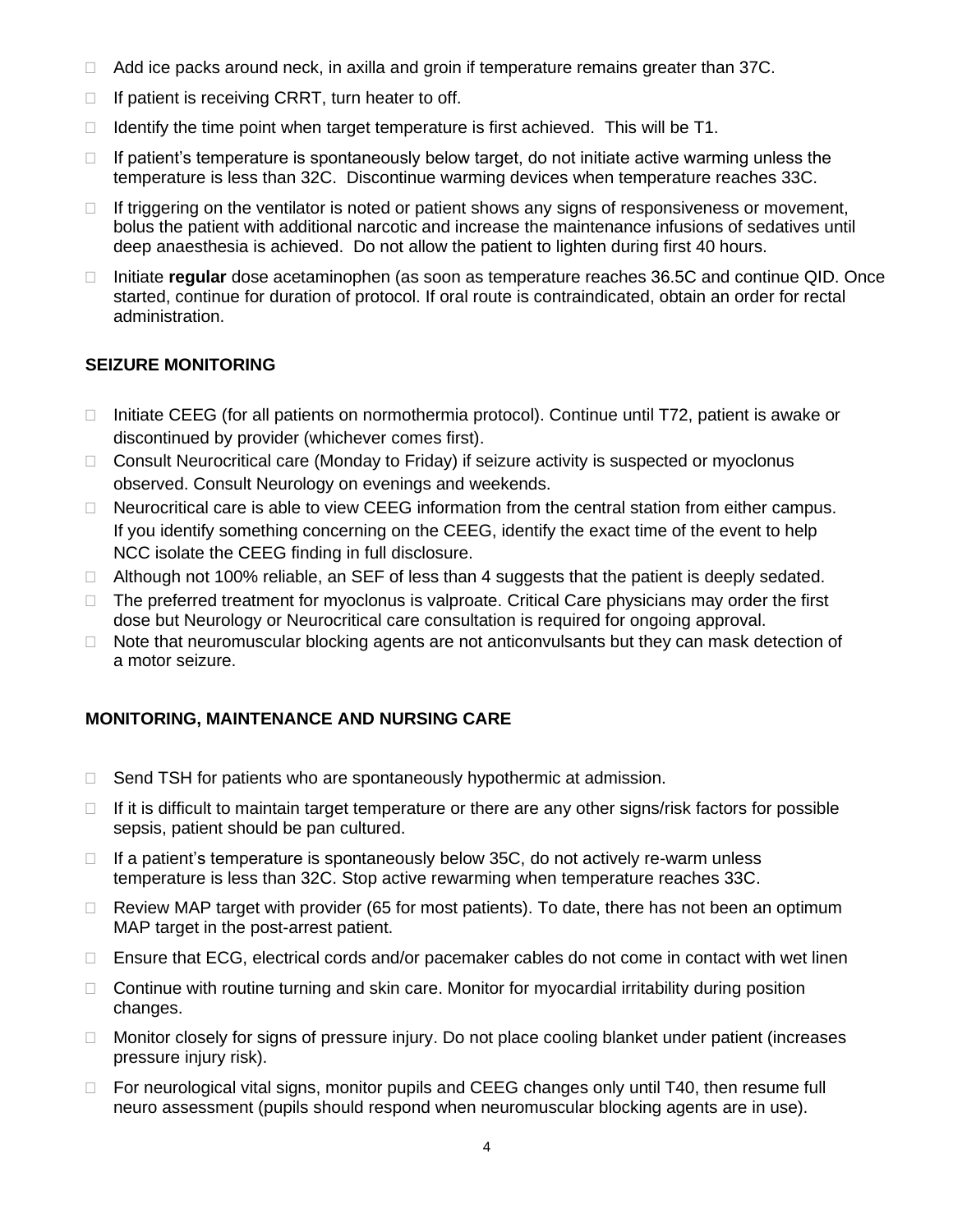- □ Monitor for signs of frostbite/dusky circulation.
- Keep eye lids closed at all times and provide lacrilube **ointment** per order.
- $\Box$  If anti-arrhythmics are required, amiodarone is the usual first line agent unless contraindicated.
- Initiate enteral feeding upon admission unless contraindicated. Initiate enteral feeding at 15 ml/hr (elevated HOB as tolerated) and notify Dietitian for ongoing nutritional assessment.
- $\Box$  Initiate DVT and GI prophylaxis as per standard care.
- $\Box$  If renal function deteriorates and patient is receiving rocuronium, review neuromuscular blocking agent with provider.

## **END OF SEDATION AND ONSET OF FEVER PREVENTION PERIOD (T40 to T72)**

### Avoid rapid rewarming. **The goal for rewarming is a target of 0.2-0.5 degrees/hr.**

- Continue to measure **core** temperature (not oral or axilla) continuously and document hourly until T72
- $\Box$  Remove any ice packs or wet linen. Apply a dry flannelette sheet.
- $\Box$  If neuromuscular blockers are in use, stop infusion at T40 if temperature is  $<$  37C.
- $\Box$  Stop narcotic and sedative infusions 2 hours after stopping neuromuscular blocking agents if temperature is greater than 35C and less than 37.1C. Review timing with provider if patient is in renal failure and received rocuronium.
- $\Box$  Rewarm passively with a goal of 0.2C 0.5C increase per hour.
- $\Box$  Once infusions are discontinued, continue with PRN narcotics and sedatives as required for symptom management or temperature control.
- $\Box$  If temperature exceeds 37C between T40 and T72 and patient is NOT fully awake, reintroduce cooling in the following sequence to maintain temperature below 37C:
	- 1. Minimize clothing/linen
	- 2. Administer regular dose acetaminophen as ordered
	- 3. Use non-heated humidification on the ventilator circuit and CRRT circuit.
	- 4. Restart sedation until temperature is within target or VAMASS 0 (lowest dose required)
	- 5. Initiate cooling blanket
	- 6. Add ice packs in axilla and groin; wrap limbs in flannelette
	- 7. Initiate neuromuscular blockade
	- 8. Rule out sepsis
- $\Box$  If patient is obeying commands after T40, discontinue Targeted Temperature Management protocol.

## **ACTIVE REWARMING (IF REQUIRED) INITIATE AT T48 IF REQUIRED**

- $\Box$  If temperature remains less than 35C at T48 active warming with an external surface warming device may be initiated.
- $\Box$  Turn warmer off as soon as temperature reaches 36C

### **POST PROTOCOL**

- □ Continue CEEG until order received to discontinue
- $\Box$  Most patients with persistent coma at 72 hours will require neuroimaging (CT head, MRI brain) and formal EEG.